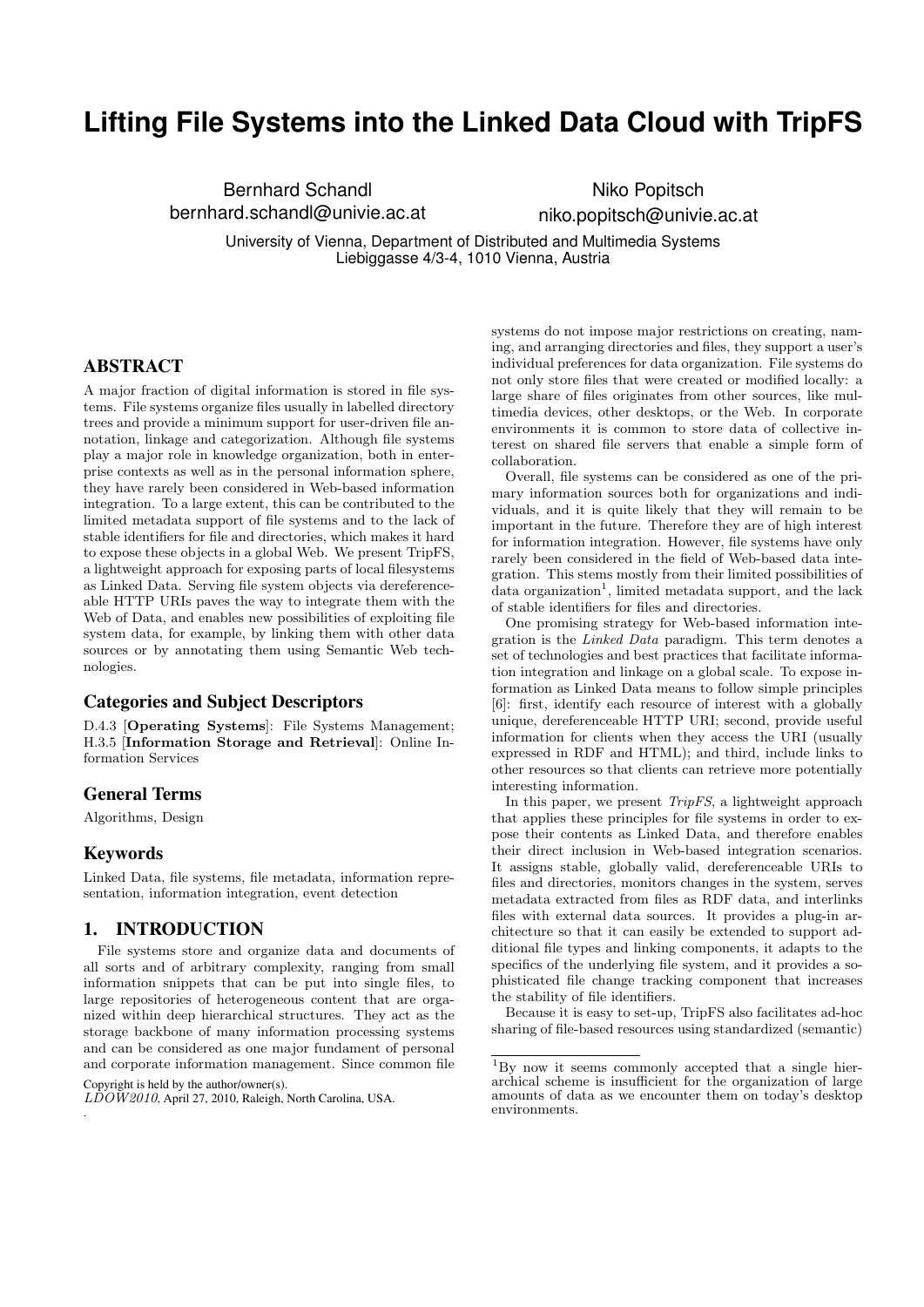Web technologies. Moreover, it overcomes shortcomings of hierarchical organization mechanisms, because its metadatacentric approach allows to query for descriptive information instead of file location, and to establish multiple, orthogonal views on file system data.

After outlining application scenarios and describing how users can benefit from exposing file systems as Linked Data (Section 2), we discuss which steps have to be taken in order to realize this idea (Section 3). We present details about the TripFS architecture and implementation (Section 4). After a discussion of related work (Section 5) we conclude the paper in Section 6.

# 2. BENEFITS OF LINKED FILE SYSTEMS

The benefits of exposing data as Linked Data resources are manifold [9]. In this section we outline three scenarios that illustrate how the quality of file system usage can be increased by exposing files as Linked Data.

*A) Integrating File Systems into Enterprise Data.* A substantial fraction of enterprise data is available in the form of file systems. While these data can be accessed in a distributed context using protocols like CIFS or WebDAV, it is difficult to integrate them in a global enterprise context due to the lack of stable identifiers for files and platformindependent metadata-based file access mechanisms. Linked Data has been shown to be a viable approach for lightweight enterprise information integration [16]; therefore, making file systems part of a global or enterprise-internal Web of Data enables them to be seamlessly integrated with, and semantically connected to other data sources.

*B) Web-based Ad-hoc Data Sharing.* Despite the vast amount of possibilities for digital communication we have at our disposal, ad-hoc sharing of meaningful information (e.g., the exchange of digital documents between participants' laptops during face-to-face meetings) is still cumbersome. We can regularly observe that collaborators use e-mail or instant messaging to quickly exchange files. This approach, however, does not allow more complex data to be shared, or to exchange files together with metadata that describe their correct context. Linked Data builds on top of common Web technologies, thus any Linked Data source can be directly accessed using a common Web browser. A tool that allows users to temporarily share selected parts of their local file systems as Linked Data (which implies not only sharing plain files, but also extracted metadata, annotations, and links) facilitates efficient information exchange amongst collaborators.

*C) Semantic Web-based File Annotations.* Semantic annotation and interlinking of files is badly supported today: although modern file systems support the storage, management, and retrieval of file annotations (e.g., extended attributes or file forks), these data are not accessible in a standardized and platform-independent way. This makes the organization of files into logically connected units difficult, and reduces the efficiency of file retrieval especially in distributed environments. If file systems were published as part of a Web of Data, they could be annotated and interlinked using tools like the LEMO annotation framework [13] or the Silk framework [22], which would lead to an increased

quality of search and retrieval, as well as linkage with other relevant data sources. In turn, these Linked Data and Webbased annotations could be propagated back into the working context of the file system user, e.g., by being considered by desktop search engines.

# 3. REPRESENTING FILE SYSTEMS AS LINKED DATA

Since the characteristics of file systems and Linked Data differ significantly, a number of steps have to be performed in order to lift file system data into a Web of Data:

- 1. Appropriate representations for files and directories have to be found, which comply to the Linked Data principles.
- 2. Vocabularies that convey the characteristics of data found in file systems have be to be specified and aligned to already existing relevant vocabularies.
- 3. Descriptive metadata about files have to be extracted from the file system and transformed into the RDF data model.
- 4. Meaningful links to other, external data sources have to be detected and established.
- 5. Consistency between the file system and its corresponding Linked Data representation has to be ensured.
- 6. Data have to be served according to Linked Data principles, i.e., in a form that is usable for both, humans and machines.

In the following we outline how each of these steps can be realized.

# 3.1 File URIs in the Web of Data?

Within the context of a file system, files and directories can be uniquely identified using their absolute paths, each of which consists of a sequence of directory names and a file name. The file: URI scheme [5] is a means to directly reuse these paths to form URIs, which can in turn be used to access local file resources in a computer system.

However, file URIs are neither *globally unique*, since they describe a local path to a resource on a particular host, nor stable, since the referenced files and directories may be removed, moved, or renamed. Therefore they are not suitable for being used in a global Web of Data.

To solve this identifier problem, we chose to use opaque, randomly generated UUIDs, and assign them to files and directories. The usage of random UUIDs in a global distributed context is assumed to be safe since the probability of a collision is sufficiently low. Further, since UUIDs are fully opaque, they do not convey information about the physical location of files and directories, and are therefore stable even when the underlying file system objects are changed. However, this requires to maintain a mapping between stable, UUID-based URIs on the one hand, and unstable, path-based identifiers on the other hand, to ensure that modifications in the file system are properly reflected in the Linked Data representation. In Section 3.6 we outline our strategy to accomplish this.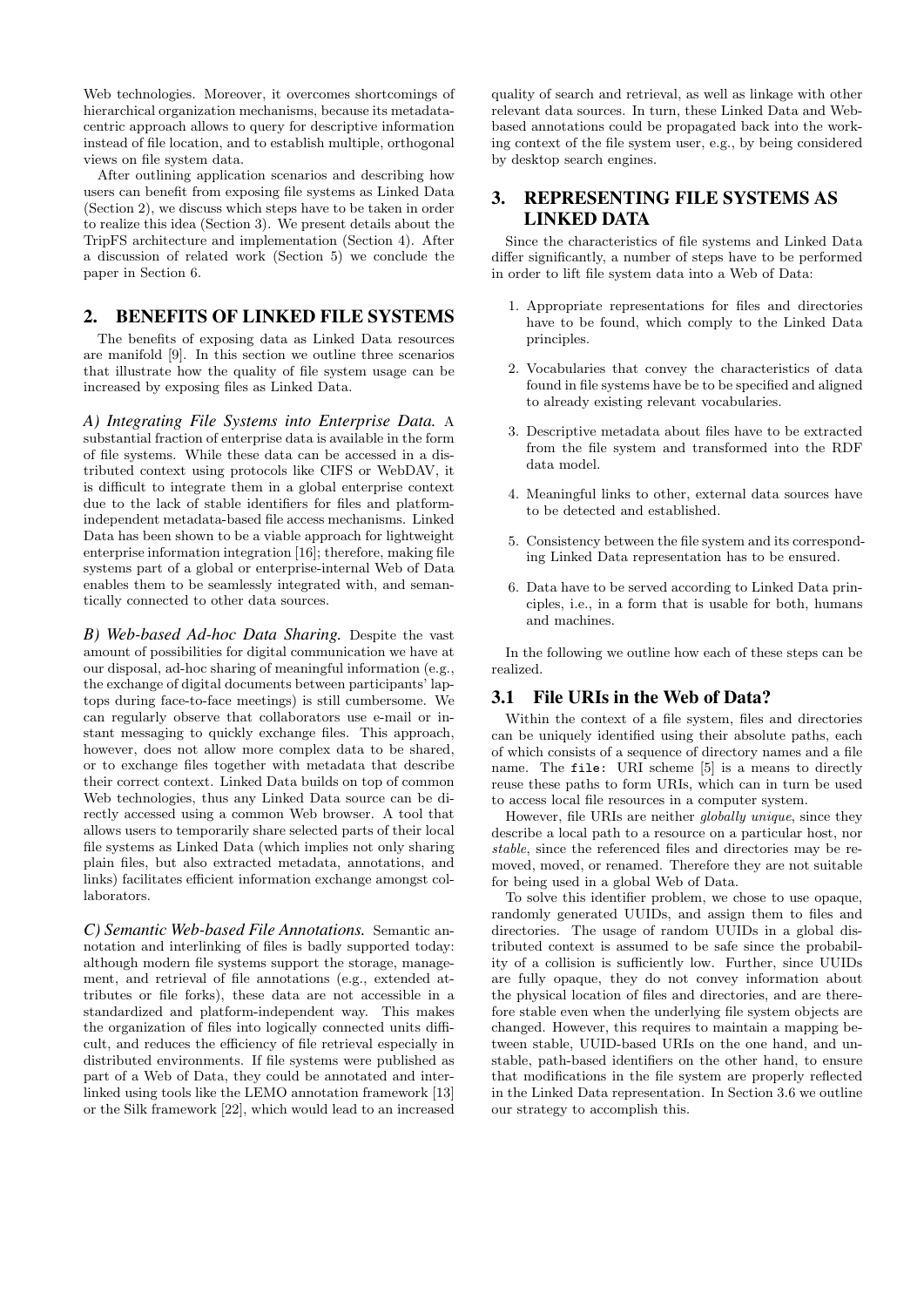```
1 <urn:uuid:887d728e-bc12-4f28-a497-7d66439086e9>
2 a tripfs:File ;
3 rdfs:label "eswc2009-schandl.pdf" ;
4 tripfs:local-name "eswc2009-schandl.pdf"^^xsd:string ;
5 tripfs:path "/Users/bs/Data/work/papers/2009/eswc/eswc2009-schandl.pdf"^^xsd:string ;
6 tripfs:size "425561"^^xsd:long ;
7 \mid tripfs:modified "2009-03-11T02:38:45"^^xsd:dateTime ;
8 tripfs:parent <urn:uuid:35069c61-451e-4688-98f5-080924b261f4> .
```
Figure 1: A Linked Data representation of a PDF file

```
1 <urn:uuid:887d728e-bc12-4f28-a497-7d66439086e9>
2 a tripfs: File, foaf: Document, nfo: FileDataObject;
3 tripfs:parent <urn:uuid:35069c61-451e-4688-98f5-080924b261f4> ;
4 nfo:belongsToContainer <urn:uuid:35069c61-451e-4688-98f5-080924b261f4> .
6   \vert <urn:uuid:35069c61-451e-4688-98f5-080924b261f4>
7 a tripfs:Directory, dctype:Collection, nfo:FileDataObject, nfo:Folder ;
8 tripfs:child <urn:uuid:887d728e-bc12-4f28-a497-7d66439086e9> ;
9 nie:hasPart <urn:uuid:887d728e-bc12-4f28-a497-7d66439086e9> .
```
Figure 2: Interoperability through the usage of multiple overlapping vocabularies

# 3.2 Files and Directories as Web Resources

The parent-child relationships between files and directories can be represented as RDF triples with appropriate predicates. Several triples are added to each file or directory resource that convey data that are directly retrieved from the file system: the local name (i.e., the actual file or directory name without the entire path information), the file size, and the dates of creation and last modification. An example of a file's RDF representation is depicted in Figure 1. Resources that represent files or directories are internally identified by UUID-based URNs; for serving them as Linked Data they are dynamically rewritten to HTTP URIs (cf. Section 3.7).

# 3.3 Vocabularies

5

In order to describe files, directories, their metadata and their relations as RDF, we have developed a simple OWL vocabulary published at http://purl.org/tripfs/2010/02#. We have derived our vocabulary from existing semantic vocabularies as much as possible. However, as it is currently uncommon to expose file resources as Linked Data, we observed a lack of community-accepted vocabularies for this purpose. To the best of our knowledge, only the NEPO-MUK File Ontology<sup>2</sup> (NFO) has been specifically defined to model the contents of file systems. It provides terms to describe files, directories, and their properties. Our vocabulary is aligned with NFO and provides more specialized terms, according to our system's requirements.

A number of other vocabularies, however, have a general notion of the concept of documents, and usually align this concept to the foaf:Document class. On the other hand, several vocabularies have a notion of collections, which can be compared to directories in a file system; for instance,

OAI-ORE [17] or Dublin Core<sup>3</sup>. The Dublin Core Type Vocabulary<sup>4</sup> , as another example, defines terms for different resource types as well as collections. Additionally, there exists a large number of vocabularies that can be used to identify media types and their specifics; e.g., the MPEG-7 ontology<sup>5</sup>, the Music Ontology<sup>6</sup>, or the set of NEPOMUK ontologies.

To reach a maximum level of interoperability, a data source should aim to adhere to commonly accepted vocabularies as much as possible. The RDF semantics allows to arbitrarily mix different, unrelated vocabularies; therefore we propose—in addition to using a custom vocabulary—to model file system data using the NFO vocabulary, and to add type information from popular vocabularies like Dublin Core and FOAF as they fit. By serving data using multiple, even already aligned vocabularies, we disburden data consumers from the need to perform additional inference. An example of such a mixed representation is presented in Figure 2.

## 3.4 Extracting Semantic File Metadata

Current file systems provide only a limited set of lowlevel metadata attributes associated with files such as name, owner, size, creation and modification date, or permission attributes. Modern file systems provide additional means to store higher-level metadata, like extended attributes or multiple data streams; however these are only useful if they are actually populated by applications, which is rarely the case.

```
collection-application-profile/
```

```
4
http://dublincore.org/documents/
```

```
dcmi-type-vocabulary/
```

```
5
http://metadata.net/mpeg7
```

```
6
http://musicontology.com
```
 $^{2}$ http://www.semanticdesktop.org/ontologies/nfo/

<sup>3</sup> http://dublincore.org/groups/collections/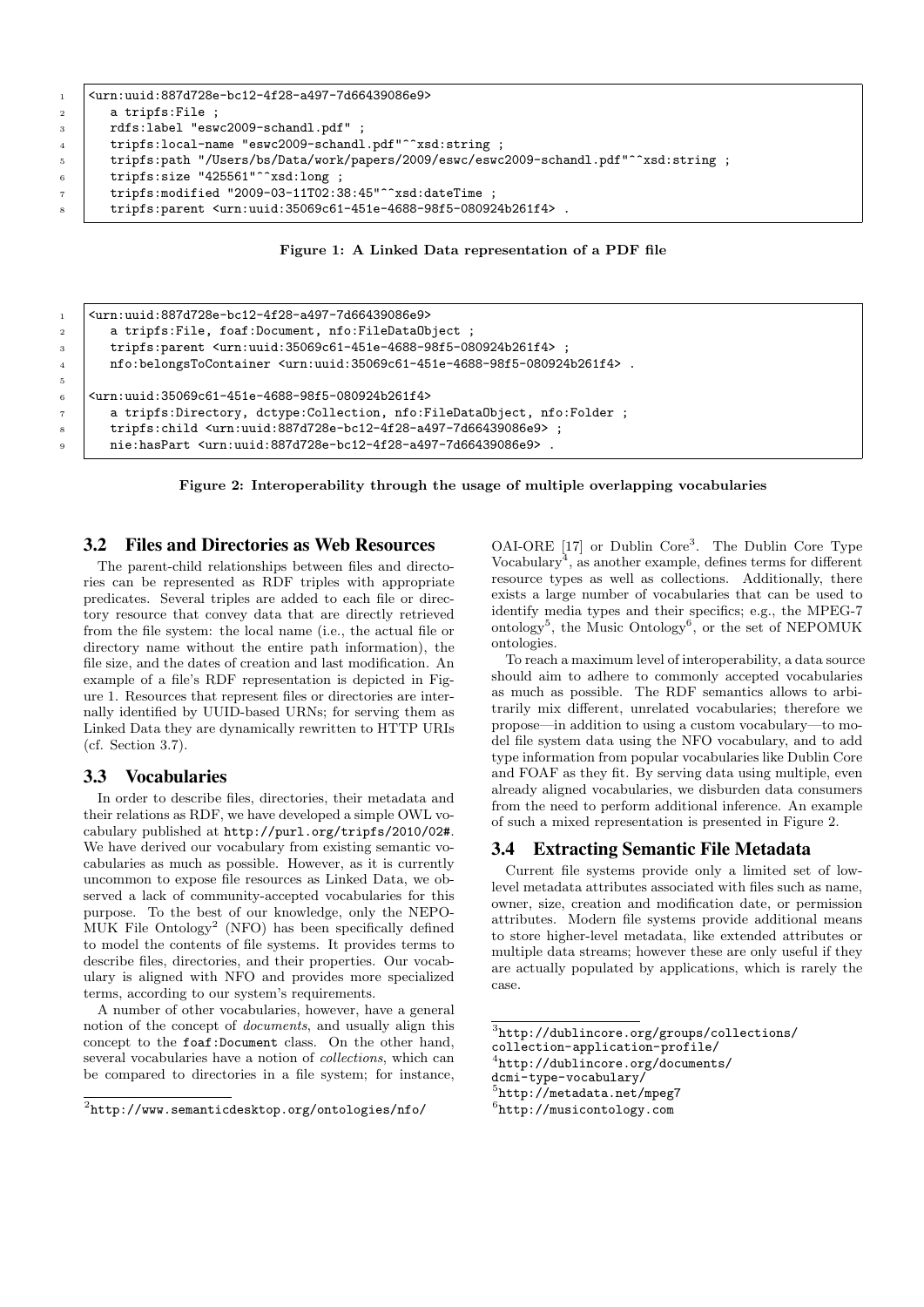```
1 <urn:uuid:887d728e-bc12-4f28-a497-7d66439086e9>
2 nie:mimeType "application/pdf" ;
3 nie:title "The Sile Model --- A Semantic File System Infrastructure for the Desktop" ;
4 | nfo:pageCount 15.
5
6 <urn:uuid:a998272d-45f0-4814-8f15-be5db5fe811a>
7 nie:mimeType "audio/mpeg" ;
8 | nid3:title "Bohemian Rhapsody"
9 | nid3:leadArtist [ nco:fullname "Queen" ] ;
10 | nid3:length 355106 .
```
Figure 3: Metadata extracted from a PDF and an MP3 file

```
1 <urn:uuid:887d728e-bc12-4f28-a497-7d66439086e9>
2 owl:sameAs <http://dblp.l3s.de/d2r/resource/publications/conf/esws/SchandlH09>.
4 <urn:uuid:a998272d-45f0-4814-8f15-be5db5fe811a>
5 rdfs:seeAlso <http://musicbrainz.org/track/c7faf83f-9cb3-4de4-a39f-1c1f98b8d81a> ,
6 | <http://musicbrainz.org/track/95ebc842-9926-4658-8012-12c358247946>;
7 owl:sameAs <http://musicbrainz.org/track/bbd5a2e7-9814-4988-8f5a-dc38c208eeea> ,
         8 <http://musicbrainz.org/track/064c440c-4eba-47a6-83c4-c91a979eeb4b> .
```
Figure 4: External links to DBLP and MusicBrainz

As it is one of the Linked Data principles to "provide useful information" about a resource when a client dereferences its URI, it is desirable to extract additional, descriptive metadata from files and directories and expose them also as Linked Data. Reconsider, for example, Scenario A described in Section 2, where the value of file-system level metadata (like file size, file type, or file permissions) is limited; higher-level descriptive metadata that can be used for selective retrieval of files respectively their descriptions, e.g., via SPARQL, is required. However, the combination of these metadata enables sophisticated discovery, retrieval and access methods based on (i) the parent/child relations of file system objects, (ii) low-level file system metadata, and (iii) high-level content-based metadata.

The problem of extracting metadata from file systems has been studied for a long time. The biggest challenge in this field is the data diversity found in file systems, which is imposed by the multitude of different file types. To illustrate this, currently more than 51,000 file types are registered at the popular FILExt service<sup>7</sup>. Different file types exhibit different internal structures, and consequently different metadata can be extracted. It is therefore impractical to provide metadata extractors for this large amount of different file types within a single software component. It is instead more feasible to define a generic metadata extraction framework that allows specific extraction components for different file types to be plugged-in. By this, the system can be tailored to the respective application context.

In our approach, extractors read files and extract an RDF graph that contains triples representing the extracted metadata. Multiple extractors can be cascaded into an extractor pipeline and are sequentially applied to each object. The resulting RDF graphs are stored in the triple store and are

3

then served as part of the file's and directory's description via the Linked Data interface. Extractors may extract not only file metadata (i.e., data about the documents represented by files), but also *entities* that are related to files (e.g., the artist who has performed the music stored in a MP3 file) and can in turn be linked to external data sources.

As an example, Figure 3 shows the RDF representation of metadata that have been extracted from two files; the first resource represents a PDF document containing a scientific publication, the second represents an MP3 audio file<sup>8</sup>. The blank node used to identify the artist in this example (line 9) needs to be dynamically rewritten to a stable, dereferenceable URI by the Web server (see Section 3.7).

### 3.5 Linking Files to External Sources

Once files and directories are represented as RDF resources it is possible to link them to other related resources on the Web. Doing so allows clients to retrieve more, potentially interesting information about the resource. For instance, files may be classified according to a classification scheme that uses dereferenceable URIs as identifiers; in this case, clients are enabled to query for files using these terms.

The task of linking files and directories to external resources can be accomplished by tools that provide this functionality for generic Web resources, which usually apply various heuristics to detect semantically related resources (e.g., shared identifiers or object similarity [22]). These heuristics depend on the information that is available for a particular entity; therefore in the context of a file system they depend on the data provided by metadata extraction components, as described in the previous section.

 $^{7}$ http://filext.com

<sup>8</sup> In this example we have used terms from the OSCAF/NEPOMUK ontologies (http://www. semanticdesktop.org/ontologies).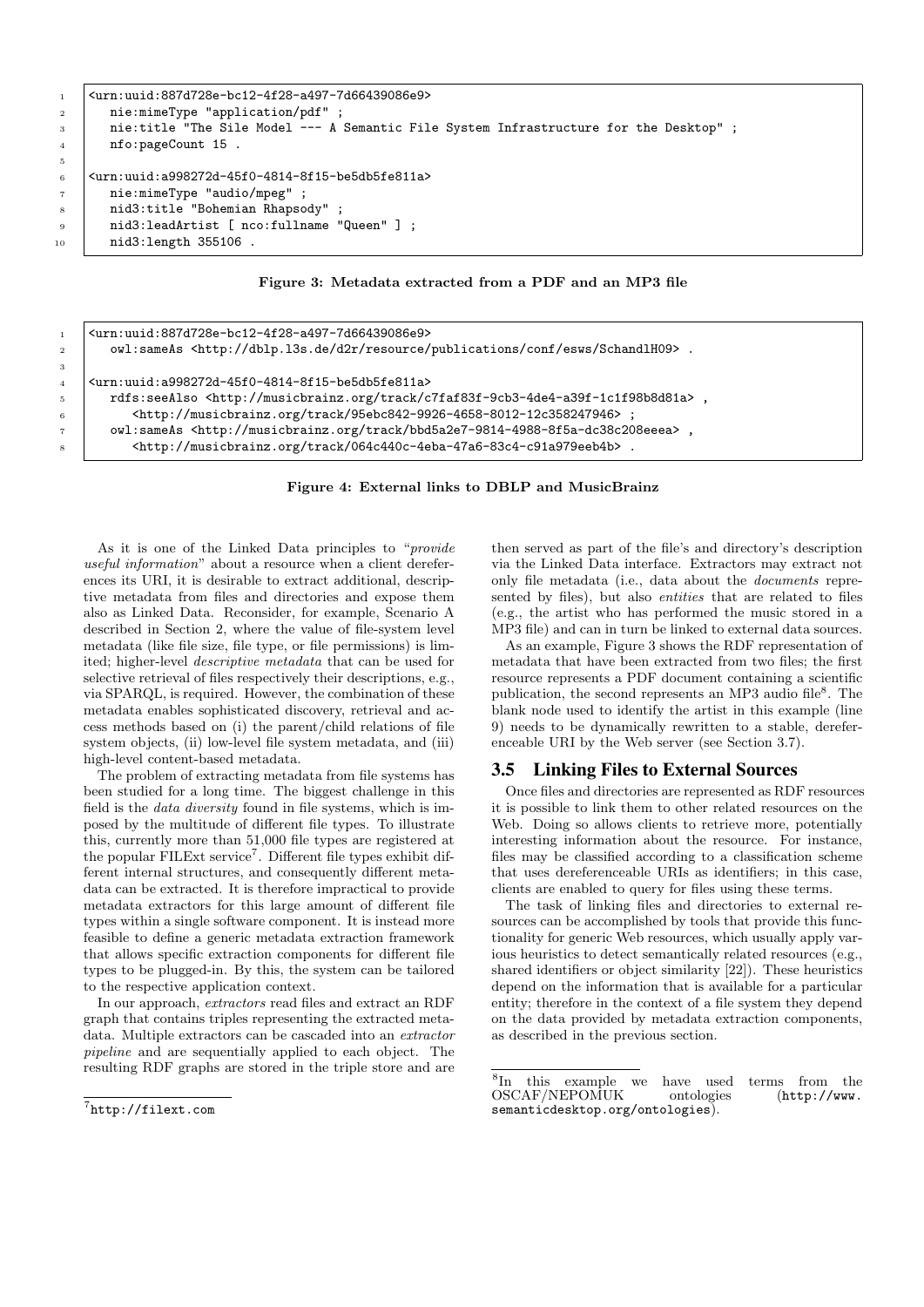| Event       | Reaction                                       |
|-------------|------------------------------------------------|
|             |                                                |
| Creation    | Mint URI, add resource to RDF graph,           |
|             | perform extraction and linking                 |
| Deletion    | Delete respective resource and associated      |
|             | metadata from RDF graph                        |
| Move/Rename | Update local path properties in the RDF graph  |
| Update      | Re-extract features, re-link, update RDF graph |
|             |                                                |

Table 1: Reactions on file system events detected by the watcher component

As a consequence, we follow the same strategy as for metadata extractors and do not provide an all-in-one solution to the problem of linking files to external resources, but instead provide a framework that allows specialized linking components to be plugged in. These linking components can access not only the raw file data, but also extracted metadata, and use this information as basis for interlinking. Like extractors, linking components return RDF triples which are added to the metadata model and served via the Linked Data interface.

As an example, Figure 4 shows to which external sources a scientific publication and a music file can be linked, based on string similarity between the publication title and the combination of track title and artist name, respectively. In this example the PDF document from Figure 3 has been linked to the Linked Data variant of the popular DBLP publication database, and the MP3 file has been linked to resources of the MusicBrainz service.

## 3.6 Maintaining Consistency

As described in Section 3.1, it is required to mint a UUIDbased URI for each file and directory, which can be considered globally unique from a practical point of view. However, without further precautions such URIs might be quite unstable as the mapping between an UUID-based external URI and a file-based internal URI is invalidated whenever a referenced file is moved, removed, or renamed. Further, updating such files may result in inconsistencies between a file and the metadata that has been previously extracted and stored. Note that this could lead also to invalid links between resources if these were automatically created based on file metadata, as described in Section 3.5.

In order to preserve a stable mapping between these URIs and the local files and directories they represent, we have to employ a watcher component that is responsible for detecting file system events that may result in different file URIs or modified file contents of referenced files. Whenever such an event is detected, appropriate actions have to be taken, and the RDF model has to be updated. Note that in this sense, the mapping between stable UUID-based URIs and instable file and directory paths acts as a kind of translation service between external, globally valid UUID-based URIs and corresponding local file URIs, comparable to PURL or DOI services [2]. Table 1 summarizes the reactions that have to be taken after file system events have been detected.

#### 3.7 Serving File Systems as Web Resources

Once the RDF-based representation of files and directories has been generated and enriched with extracted metadata

and links to external data sources, the resulting RDF graph can be served according to Linked Data principles. For this purpose, internal UUID-based URNs are dynamically rewritten to HTTP-based URIs with a configurable host part; e.g., http://example.com:8080/resource/<uuid>. It is considered good practice [7] to serve at least two variants of the data, an RDF representation for machines and an HTML representation for human consumption, and to let clients choose which representation they prefer using HTTP content negotiation. In addition to serving resources according to Linked Data principles, it is recommended to provide a SPARQL endpoint [10] to allow clients to search for resources based on their RDF descriptions. Furthermore, the actual file data itself can be downloaded to the client. In the special case where the Linked Data resources are retrieved locally (i.e., server and client are executed on the same machine), the Web server can add links to the HTML interface that allow the user to directly open directories or launch files from the browser, thus providing a seamless interaction experience. Figure 5 shows a screenshot of such an HTML-based interface, which provides these options to the user.

## 4. IMPLEMENTATION

TripFS has been designed as a modular service framework, which defines plug-in interfaces that can be used to extend and adapt the system to the actual needs of the use case, the file types to be served, and the special characteristics of the underlying operating system. Such interfaces exist for RDF storage components, file metadata extractors, file linkers, and file system crawlers (responsible for crawling a configured subtree of the file system) and watchers (responsible for maintaining the consistency of the mapping between external UUID-based URIs and internal file-based URIs). The system's architecture is depicted in Figure 6.

The TripFS core is a standalone server application, which has been implemented in pure Java, based on the Jena Semantic Web framework<sup>9</sup>. On startup, it crawls a configured sub-tree of the local file system, applies extractor and linker components to crawled files, and stores the resulting RDF triples in a triple store (either in memory or persistent). It initializes the watcher component to monitor the exposed file system sub-tree, which in turn notifies TripFS upon changes to files or directories. Subsequently, the RDF model is updated accordingly, and extractors and linkers are re-applied to the modified objects.

Metadata Extraction and Linking. We have implemented simple extractors that extract low-level file metadata, such as name, file size or a hash sum that could for example be used to identify and link equal files across different TripFS instances.

Further, we have implemented extractor components based on the Aperture metadata extraction framework<sup>10</sup>, which provides a multitude of extractors for many different file types, including Office documents and multimedia data. As a proof of concept, we have also implemented several linker components: one that links documents, based on their titles, to resources in the DBLP data set; one that links audio files to MusicBrainz by analyzing track title and artist

<sup>9</sup>An evaluation version of TripFS can be obtained from http://www.cs.univie.ac.at/tripfs.

 $10$ http://aperture.sourceforge.net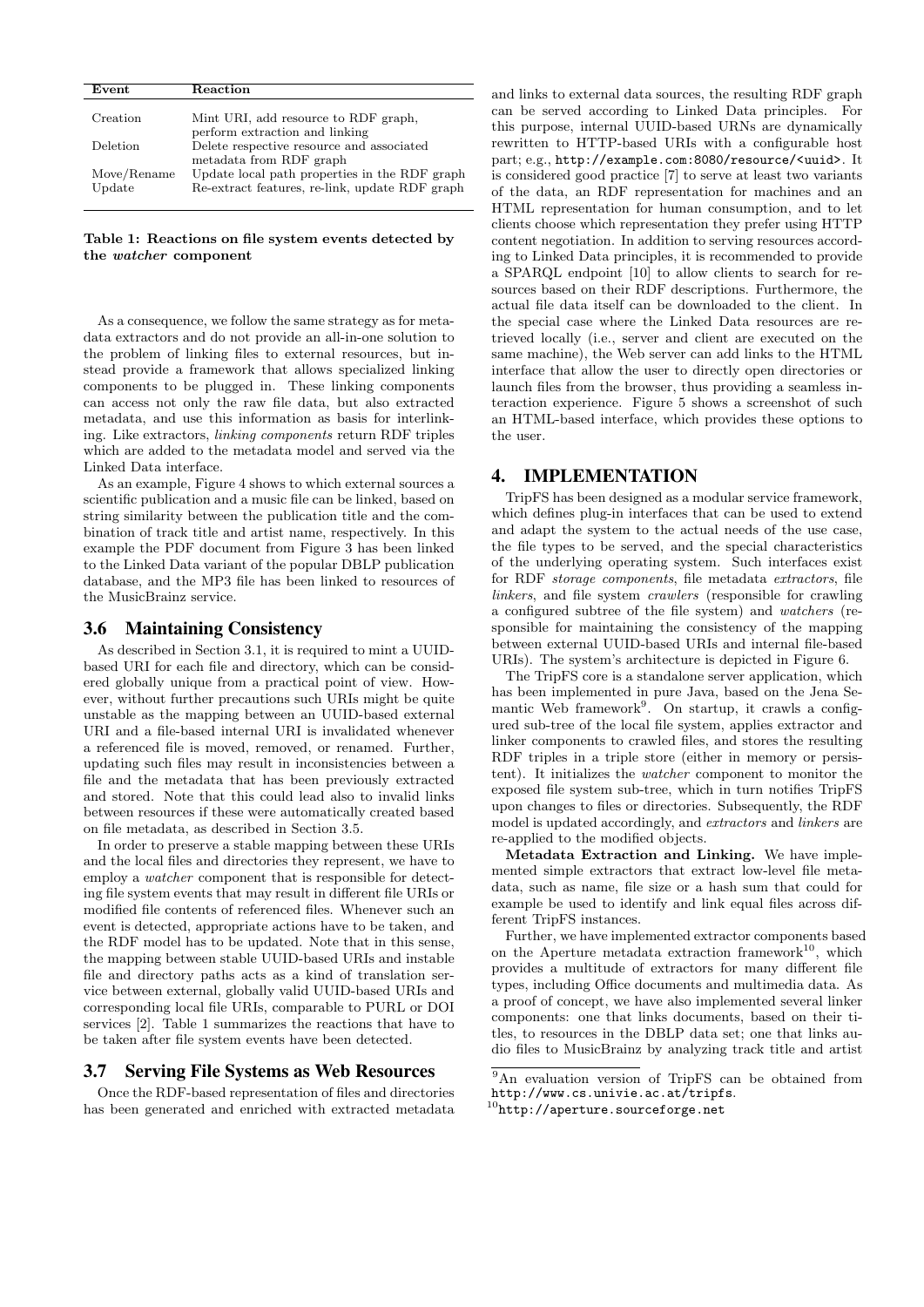

Figure 5: Accessing local files via a Linked Data representation

name, and one that links files to potentially interesting DBpedia resources via the DBpedia lookup service. Both, the set of extractors and linkers are to be understood as proofof-concept; by far they do not leverage the full potential of the presented approach. However, as described before, more extractors and linkers can be integrated easily according to the needs of an actual use case.

Maintaining Consistency. We have used DSNotify [19] as an implementation for the watcher component. DSNotify is a change detection add-on for datasources, supporting them in maintaining link integrity in their data. At its core, DSNotify extracts feature vectors from considered data entities that are used in heuristic comparisons to determine whether items that are no longer found at their original locations were in fact removed or moved to another location. DSNotify can easily be extended by implementing custom crawlers, feature extractors, and comparison heuristics.

We have implemented a generic file-feature extractor for DSNotify that extracts low-level features from local files (cf. Table  $2)^{11}$ . Further, we have developed a simple heuristic that calculates the plausibility that a file (described by the feature vector  $X$ ) was moved to another location (the file there being described by the feature vector  $Y$ ). This heuristic consists of two parts: first, plausibility checks are performed. For example, if the last modification date of file Y is before the one of file X, it cannot be a successor of X. Another example is that a file cannot become a directory or vice versa (checked by the isDirectory feature). Second, a similarity metric between the remaining features is calculated by using the strategies listed in Table 2. The resulting

| Feature           | Datatype  | Similarity    | Weight |
|-------------------|-----------|---------------|--------|
|                   |           |               |        |
| Last access       | Date      | Plausibility  |        |
| Last modification | Date      | Plausibility  |        |
| IsDirectory       | Bool      | Plausibility  |        |
| Checksum          | Integer   | Plausibility  |        |
| Name              | String    | Levensthein   | 3.0    |
| Extension         | String    | Major MIME    | 1.0    |
|                   |           | type equality |        |
| Path              | String    | Levensthein   | 0.5    |
| Size              | Long      | Equality      | 0.1    |
| Permissions       | Bitstring | Equality      | 0.1    |
|                   |           |               |        |

Table 2: Extracted features, their data type and the strategy used to calculate a similarity between them. Features that are used only in plausibility checks have a value Plausibility here.

similarities are weighted<sup>12</sup> (e.g., the name similarity is considered more important than equal file sizes), summed up, and normalized. These similarities are then used by DSNotify to detect move, remove and create events. Furthermore, DSNotify reports update events based on changes in the extracted feature vectors (cf. [19]).

DSNotify periodically monitors the file subtree that is exposed by TripFS, extracts feature vectors based on the file attributes described before, and stores these vectors in an index. DSNotify uses a native C++ component for efficiently monitoring the local filesystem that makes use of the Windows API FindNextChangeNotification() method. We

<sup>&</sup>lt;sup>11</sup>The set of extracted features used by DSNotify is overlapping but not equal to the set of metadata attributes extracted and exposed by the TripFS. In the current implementation, these latter metadata are stored in the RDF graph while DSNotify stores features in its own indices.

<sup>12</sup>The selection of features as well as their weight was our own subjective choice based on several test-runs with the system. We consider an extensive evaluation of DSNotify as a tool for detecting file system events as future work.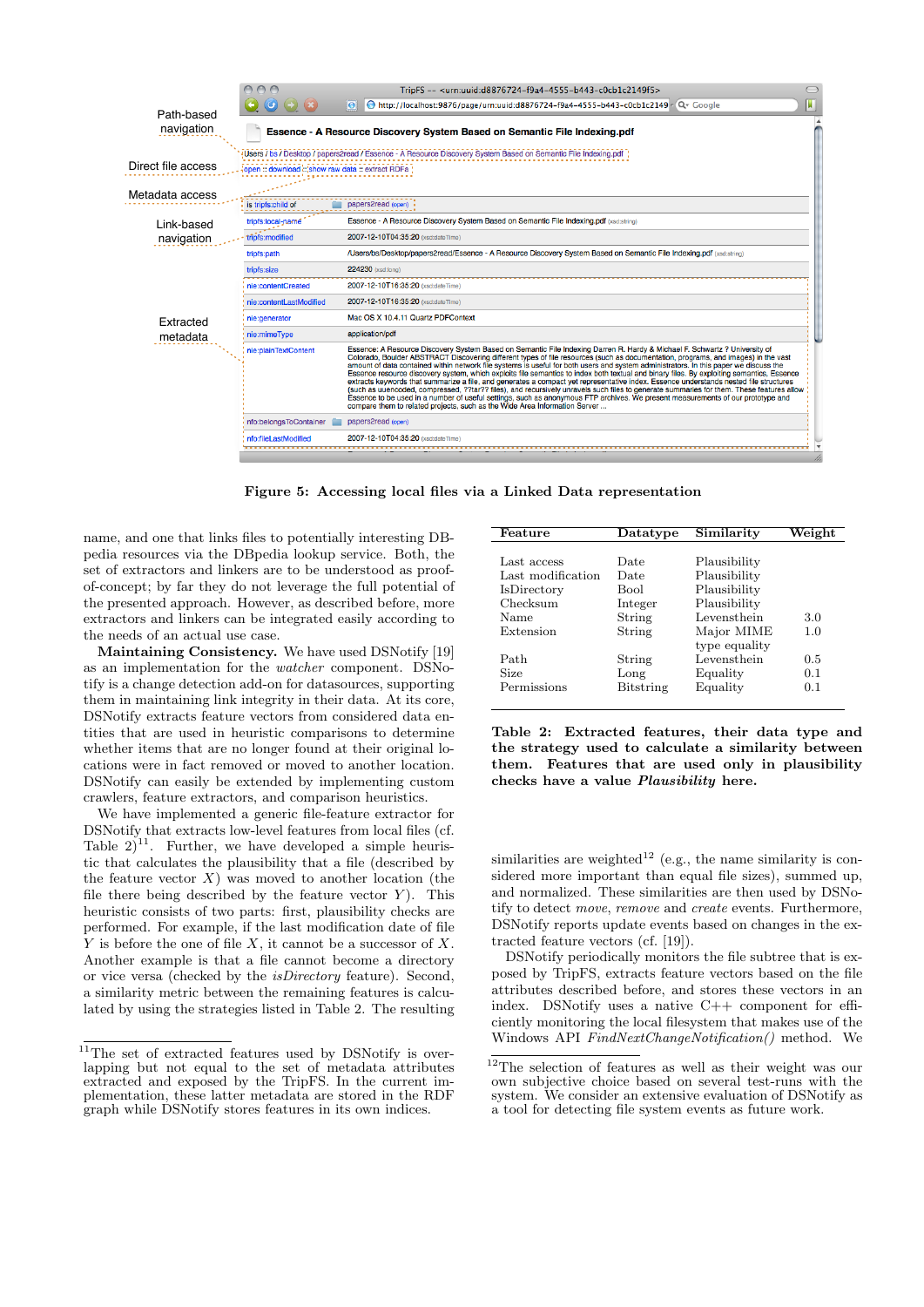

Figure 6: TripFS architecture

have also implemented a generic, yet less efficient Java-based monitor component that should work on all common platforms. This allows us to re-crawl the respective subdirectory tree only if there were actual changes reported by the operating system. The detected events are then forwarded to TripFS; the file's path is updated in the RDF model, and extractors and linkers are re-applied.

Linked Data Interface. TripFS includes an embedded Jetty Web server, which serves data from the triple store, as described in Section 3.7. It dynamically rewrites the internally used UUIDs and blank nodes to dereferenceable HTTP URIS, and provides XHTML+RDFa and pure RDF representations of file and directory resources, as well as a SPARQL endpoint. It further allows clients to directly download file contents and, in the case of local requests, to directly launch these files.

Neither component of TripFS makes any changes to the exposed file system; i.e., no special files or directories (like needed e.g., for SVN) are created. Currently, TripFS also does not provide means to modify file systems via the Linked Data interface.

# 5. RELATED WORK

Although modern file systems support the creation, storage, management, and retrieval of file-related metadata (e.g., using extended attributes or file forks), they remain mostly isolated from Web-based information integration and exchange contexts. Even file systems that provide sophisticated support for file annotations or links (e.g., LiFS [1] or AttrFS [23]) do not consider a global Web context but restrict their features often to objects within the local system. On the other hand, Web-based file systems usually focus on performance (e.g.,  $[12]$ ) or security (e.g.,  $[4]$ ), but not on semantically rich file descriptions or metadata interoperability. In this respect, TripFS can be seen as complementary to metadata-rich or highly scalable file systems in order to bridge the gap between file systems and Web environments. In combination with other works that represent Web resources as virtual file systems (e.g., [21]), local file systems and remote Web resources can be seamlessly integrated, providing unified programming interfaces and a consistent user experience.

As described before, file system contents are highly diverse and heterogeneous, and contain information that is valuable in many scenarios. TripFS presents a generic framework to

expose these contents as Linked Data, but does not by itself extract higher-level metadata from files. For this, it relies on additional components, of which a wide variety exists. The Aperture metadata extraction framework was already mentioned before; it is based on the Gnowsis adapter framework [20] and is capable of extracting RDF descriptions from a wide range of files and other data sources. For most file types there exist extractors that return RDF descriptions of the file content, ranging from BibTeX files over calendar data to JPEG images; a list of these extractors is maintained at the W3C ESW Wiki<sup>13</sup>. Such conversion or extraction components exist also for Web sources, e.g., PiggyBank [15] or Virtuoso Sponger technology<sup>14</sup>, which create RDF descriptions from a multitude of Web sources on the fly.

TripFS is in line with a number of other generic frameworks that allow one to expose Linked Data based on a different underlying data representation. Frameworks in this area include D2R [8] and Triplify [3] for relational data bases, SparqPlug [11] for DOM-based sources, OAI2LOD [14] for OAI-PMH repositories, and XLWrap [18] for spreadsheet data. With TripFS, file system contents can likewise be made "first-class citizens" of the Web of Data and can be seamlessly integrated with all these other data sources.

#### 6. CONCLUSIONS AND FUTURE WORK

In this paper we have presented and discussed TripFS, a service that exposes local file systems according to Linked Data principles. This approach potentially brings benefit to a range of application scenarios (cf. Section 2). In an enterprise information integration scenario (Scenario A), files are assigned stable, globally unique URIs and can therefore be referenced from external systems. Metadata that are extracted from files can be indexed by Semantic Web search engines, and links to other (enterprise-internal or external) data sources can increase the quality of information organization and data retrieval.

A lightweight component like TripFS can also be used in ad-hoc file sharing situations (Scenario B): participants in a face-to-face meeting can easily set up and start the sharing server, which exposes a certain sub-tree of their file system as Linked Data. This enables collaborators in the same network to access and retrieve these files, based not only on lowlevel characteristics like file name, but also using extracted semantic metadata and links. Using additional components, more intuitive approaches like faceted navigation can be performed on top of extracted data, and more experienced users are enabled to issue complex SPARQL queries over the file system.

A Linked Data representation of file systems also facilitates the application of Web-based annotation services (Scenario C), which overcomes the limitations of the hierarchical directory metaphor for file organization. Such annotations can refer to single files or even parts thereof, and can range from simple text-based comments to complex descriptions that may refer to external entities and concepts. TripFS makes file systems a part of a global, uniform Web of Data and therefore allows one to apply Web-based annotation techniques immediately to file system objects.

In future work, we plan an extensive evaluation of TripFS,

<sup>13</sup>http://esw.w3.org/topic/ConverterToRdf

<sup>14</sup>http://docs.openlinksw.com/virtuoso/ virtuososponger.html